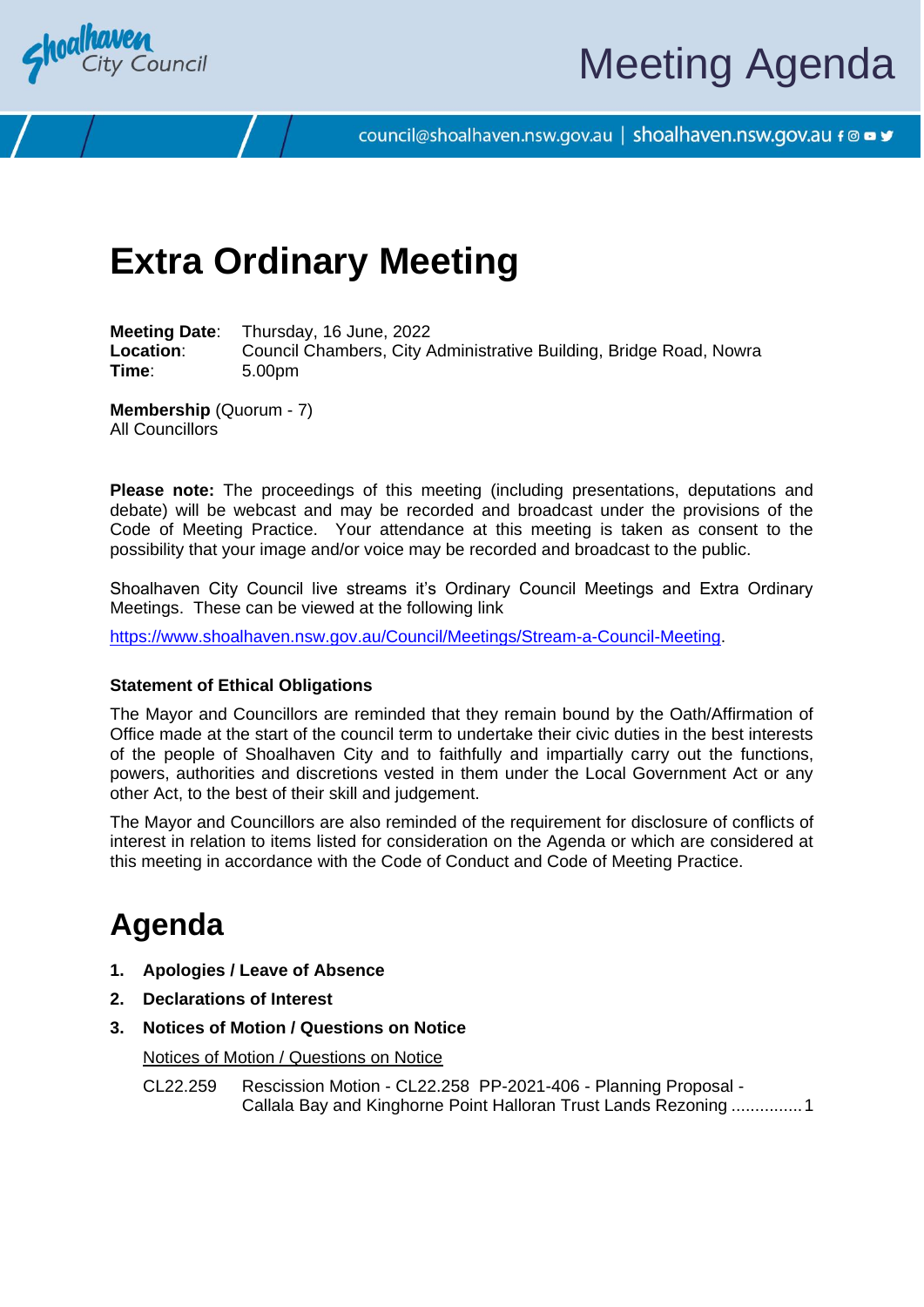# <span id="page-1-0"></span>**CL22.259 Rescission Motion - CL22.258 PP-2021-406 - Planning Proposal - Callala Bay and Kinghorne Point Halloran Trust Lands Rezoning**

**HPERM Ref:** D22/247955

**Submitted by:** Clr Serena Copley Clr Patricia White Clr John Wells Clr Greg Watson Clr Mark Kitchener

# **Purpose / Summary**

The following Rescission Motion, of which due notice has been given, is submitted for Council's consideration.

#### **Recommendation**

That Council rescind the Motion relating to Item CL22.258 PP-2021-406 - Planning Proposal - Callala Bay and Kinghorne Point Halloran Trust Lands Rezoning of the Council Meeting held Tuesday 14 June 2022.

# *Background*

The following resolution was adopted at the Extra Ordinary Meeting held Tuesday 14 June 2022 (MIN22.399).

*That Council determine its position on the deferred Notice of Motion presented to Council at the Ordinary meeting 6 June 2022 as detailed below:*

- *1. Acknowledges the community concern about this Planning Proposal regarding the loss of threatened species, the risks due to bushfires and that clearing forest does not help mitigate or manage climate change.*
- *2. Recognise and take steps to help protect the biodiversity value of the overall area covered by the exhibited documents and the site adjacent to Callala Bay that is currently proposed for rezoning to residential.*
- *3. Direct staff to make a submission on the exhibited Planning Proposal and Biodiversity Certification Assessment Report for Callala Bay the Department of Planning and Environment for the following considerations:*
	- *a. That DPE ensures that it can be satisfied the proposal will achieve a 'maintain or improve' biodiversity outcome in relation to the Greater Glider, Yellow-bellied Glider and Grey-headed Flying-fox.*
	- *b. That DPE should seek independent evidence on the accuracy and currency of the BCAR (2016/17) in context of the Currowan bushfire (2019/20) and recent credible sightings of endangered species on the site, and the potential value of the proposed biodiversity certification area as a suitable and credible refuge for the identified threatened species, as any inaccuracies may be contentious for DPE.*
	- *c. Staff are involved in ongoing discussions with the RFS, DPE & the proponent, and need to be satisfied that the protection of lives and property can be realistically*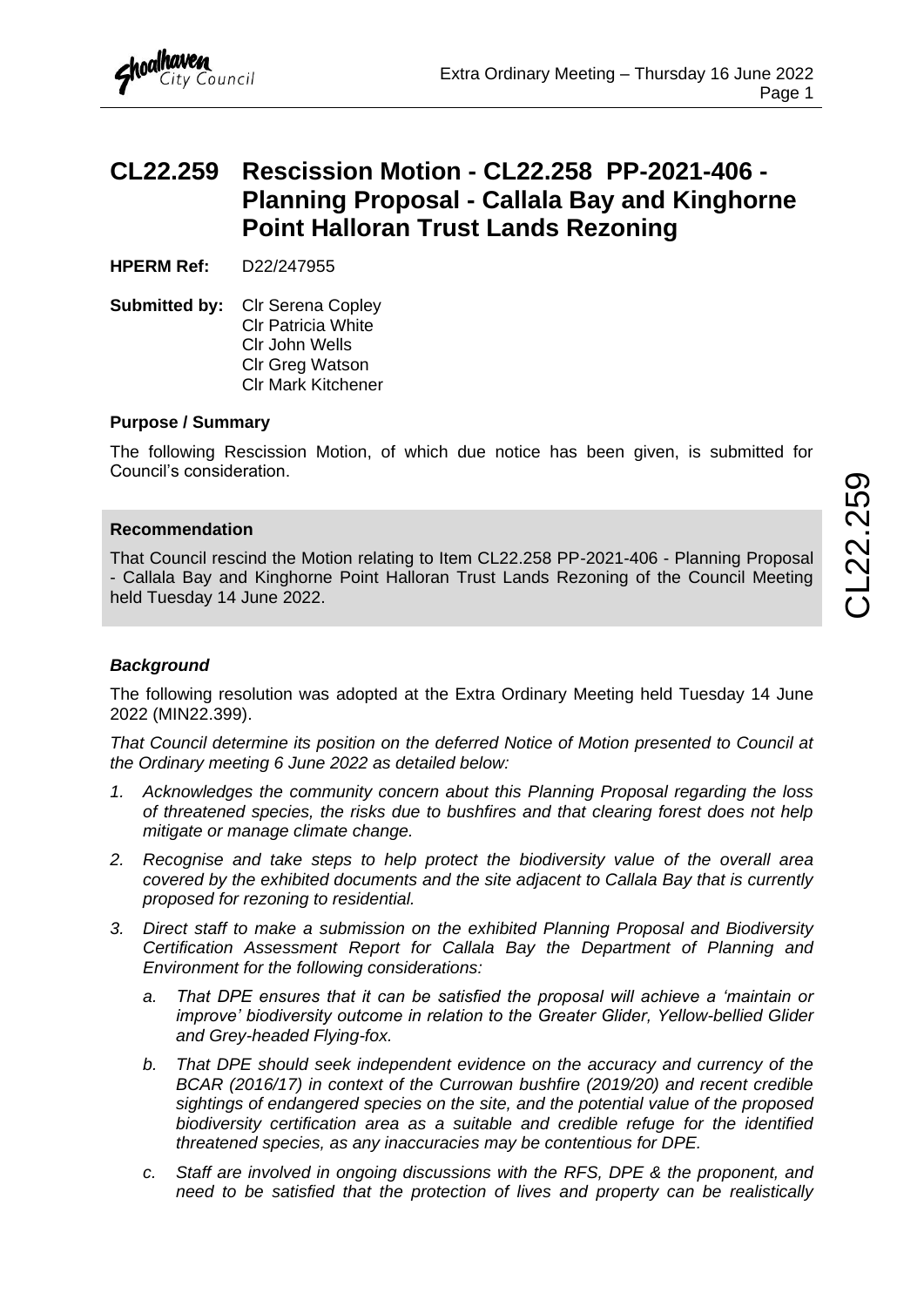*ensured considering the proposed addition of 380 houses is to be surrounded on 3 sides by tall coastal forest in a small remote village*

- *d. Strongly recommending and requesting that DPE engage with the Aboriginal Land Councils and other indigenous representatives to ensure that their voices are heard on this Planning Proposal.*
- *4. Receive an update report at the appropriate point after the exhibition has concluded outlining how the above matters will be considered and addressed moving forward.*
- *5. Copies of Councils submission to be sent to* 
	- *a. The Hon. Anthony Roberts MLC, Minister for Planning & Environment*
	- *b. The Hon. Peter Poulos MLC, Parliamentary Secretary to Wollongong and the Illawarra*
	- *c. The Hon. Penny Sharpe MLC, Shadow Minister for Planning and Environment*

The motion seeks to rescind the above resolution. There is no replacement resolution proposed.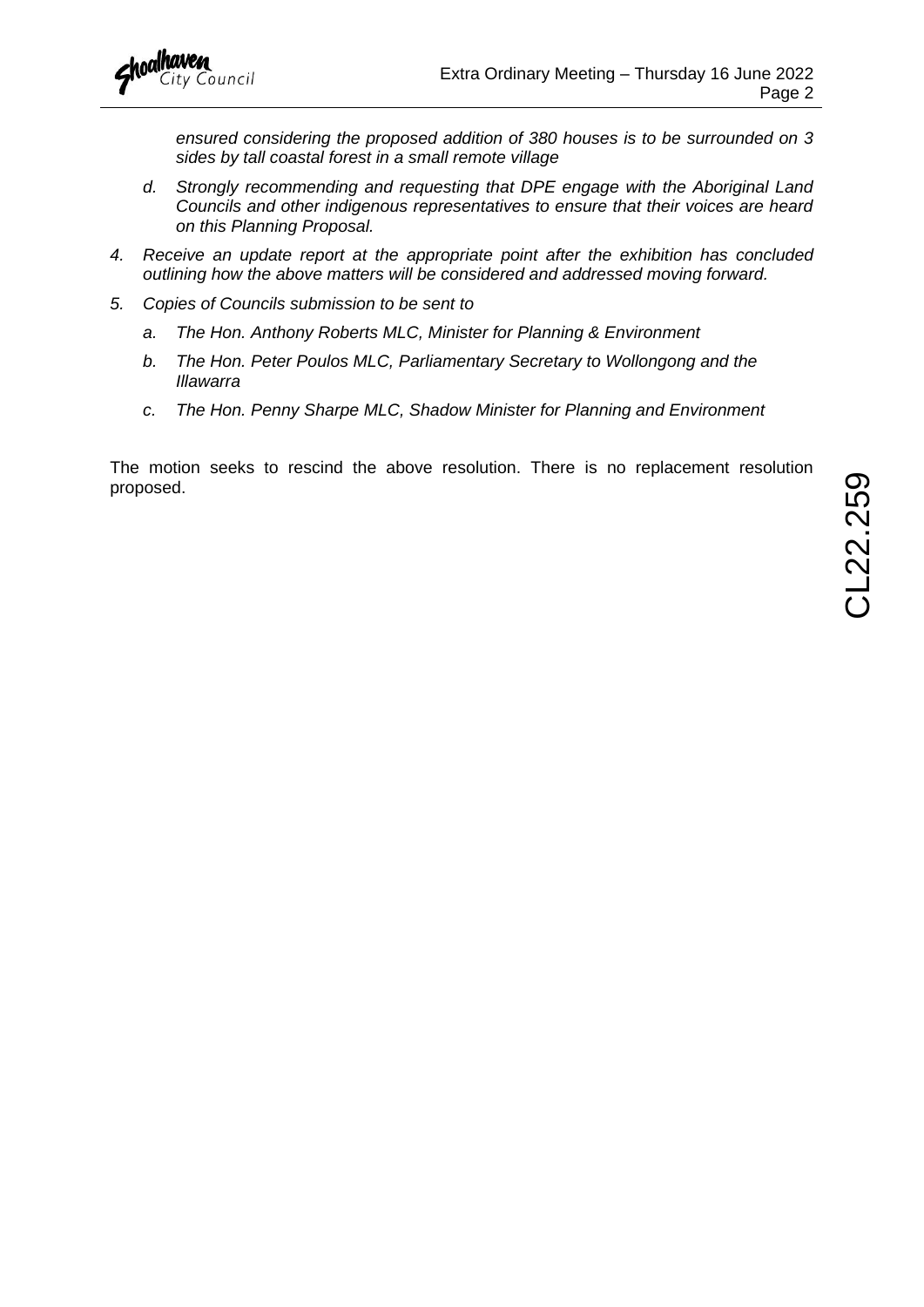

# **LOCAL GOVERNMENT ACT 1993**

# **Chapter 3, Section 8A Guiding principles for councils**

### **(1) Exercise of functions generally**

- The following general principles apply to the exercise of functions by councils:
- (a) Councils should provide strong and effective representation, leadership, planning and decision-making.
- (b) Councils should carry out functions in a way that provides the best possible value for residents and ratepayers.
- (c) Councils should plan strategically, using the integrated planning and reporting framework, for the provision of effective and efficient services and regulation to meet the diverse needs of the local community.
- (d) Councils should apply the integrated planning and reporting framework in carrying out their functions so as to achieve desired outcomes and continuous improvements.
- (e) Councils should work co-operatively with other councils and the State government to achieve desired outcomes for the local community.
- (f) Councils should manage lands and other assets so that current and future local community needs can be met in an affordable way.
- (g) Councils should work with others to secure appropriate services for local community needs.
- (h) Councils should act fairly, ethically and without bias in the interests of the local community.
- (i) Councils should be responsible employers and provide a consultative and supportive working environment for staff.

# **(2) Decision-making**

The following principles apply to decision-making by councils (subject to any other applicable law):

- (a) Councils should recognise diverse local community needs and interests.
- (b) Councils should consider social justice principles.
- (c) Councils should consider the long term and cumulative effects of actions on future generations.
- (d) Councils should consider the principles of ecologically sustainable development.
- (e) Council decision-making should be transparent and decision-makers are to be accountable for decisions and omissions.

# **(3) Community participation**

Councils should actively engage with their local communities, through the use of the integrated planning and reporting framework and other measures.

# **Chapter 3, Section 8B Principles of sound financial management**

The following principles of sound financial management apply to councils:

- (a) Council spending should be responsible and sustainable, aligning general revenue and expenses.
- (b) Councils should invest in responsible and sustainable infrastructure for the benefit of the local community.
- (c) Councils should have effective financial and asset management, including sound policies and processes for the following:
	- (i) performance management and reporting,
	- (ii) asset maintenance and enhancement,
	- (iii) funding decisions,
	- (iv) risk management practices.
- (d) Councils should have regard to achieving intergenerational equity, including ensuring the following:
	- (i) policy decisions are made after considering their financial effects on future generations,
	- (ii) the current generation funds the cost of its services